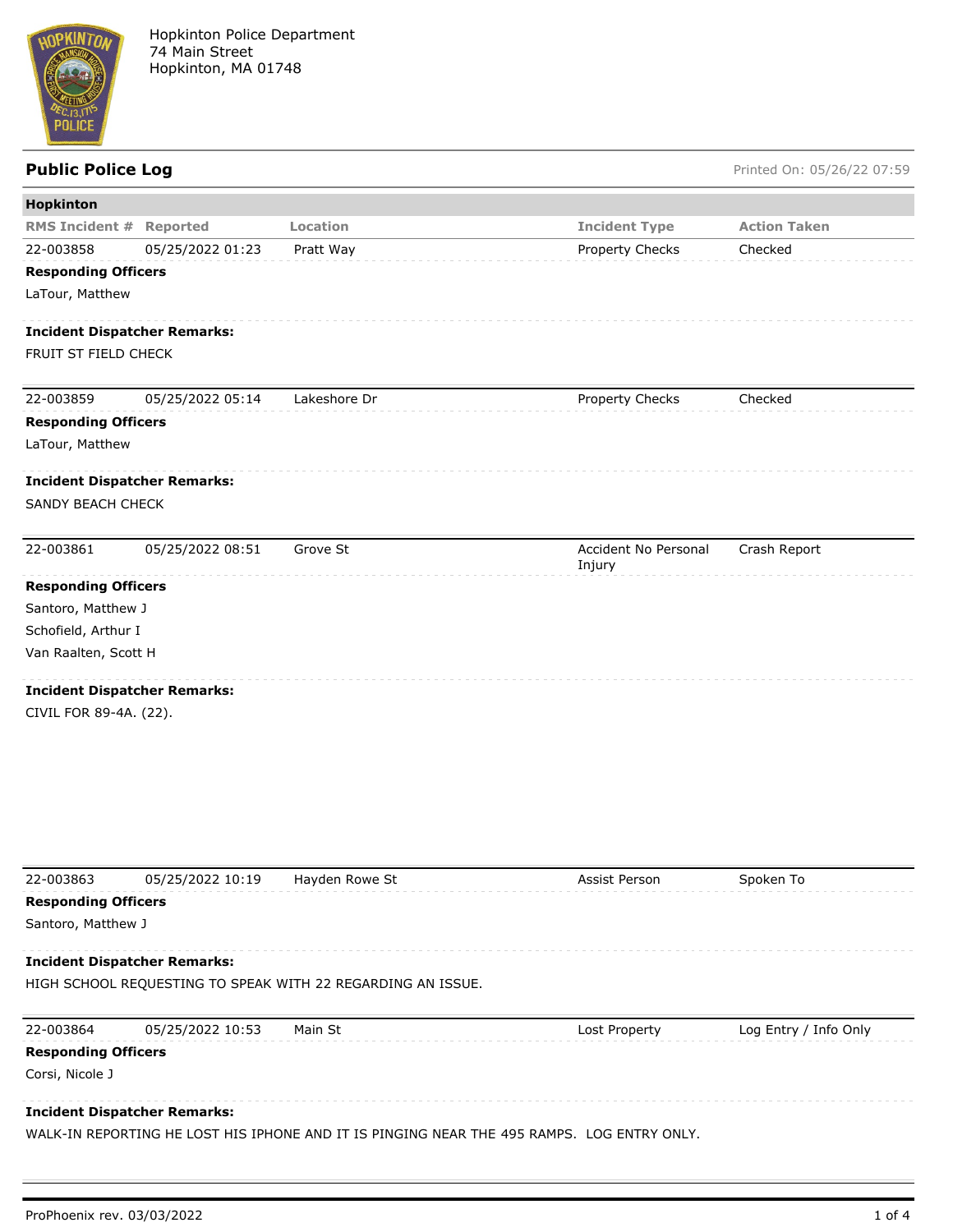

## **Public Police Log** Printed On: 05/26/22 07:59

| <b>Hopkinton</b>                    |                                    |                                                                             |                                  |                     |
|-------------------------------------|------------------------------------|-----------------------------------------------------------------------------|----------------------------------|---------------------|
| <b>RMS Incident #</b>               | <b>Reported</b>                    | Location                                                                    | <b>Incident Type</b>             | <b>Action Taken</b> |
| 22-003867                           | 05/25/2022 13:03                   | Main St                                                                     | Fraud                            | Report              |
| <b>Responding Officers</b>          |                                    |                                                                             |                                  |                     |
| Schofield, Arthur I                 |                                    |                                                                             |                                  |                     |
|                                     |                                    |                                                                             |                                  |                     |
| <b>Incident Dispatcher Remarks:</b> | WALK-IN REPORTING SHE WAS SCAMMED. |                                                                             |                                  |                     |
|                                     |                                    |                                                                             |                                  |                     |
|                                     |                                    |                                                                             |                                  |                     |
| 22-003870                           | 05/25/2022 13:57                   | Elm St                                                                      | Assist Town Department Completed |                     |
| <b>Responding Officers</b>          |                                    |                                                                             |                                  |                     |
| Schofield, Arthur I                 |                                    |                                                                             |                                  |                     |
|                                     |                                    |                                                                             |                                  |                     |
| <b>Incident Dispatcher Remarks:</b> |                                    |                                                                             |                                  |                     |
|                                     | 900 IS STANDING BY FOR DISMISSAL.  |                                                                             |                                  |                     |
|                                     |                                    |                                                                             |                                  |                     |
| 22-003871                           | 05/25/2022 13:58                   | Hayden Rowe St                                                              | Assist Town Department Completed |                     |
| <b>Responding Officers</b>          |                                    |                                                                             |                                  |                     |
| Santoro, Matthew J                  |                                    |                                                                             |                                  |                     |
| Van Raalten, Scott H                |                                    |                                                                             |                                  |                     |
| <b>Incident Dispatcher Remarks:</b> |                                    |                                                                             |                                  |                     |
|                                     |                                    | 22, 400 ARE STANDING BY AT THE HIGH SCHOOL AND MIDDLE SCHOOL FOR DISMISSAL. |                                  |                     |
|                                     |                                    |                                                                             |                                  |                     |
| 22-003873                           | 05/25/2022 15:12                   | Hayden Rowe St                                                              | Assist Town Department Completed |                     |
| <b>Responding Officers</b>          |                                    |                                                                             |                                  |                     |
| Ferreira, Jessica C                 |                                    |                                                                             |                                  |                     |
|                                     |                                    |                                                                             |                                  |                     |
| <b>Incident Dispatcher Remarks:</b> |                                    |                                                                             |                                  |                     |
|                                     |                                    |                                                                             |                                  |                     |
|                                     |                                    |                                                                             |                                  |                     |
| 22-003874                           | 05/25/2022 15:12                   | Elm St                                                                      | Assist Town Department Completed |                     |
| <b>Responding Officers</b>          |                                    |                                                                             |                                  |                     |
| Ekross, Robert C                    |                                    |                                                                             |                                  |                     |
| <b>Incident Dispatcher Remarks:</b> |                                    |                                                                             |                                  |                     |
|                                     |                                    |                                                                             |                                  |                     |
|                                     |                                    |                                                                             |                                  |                     |
| 22-003875                           | 05/25/2022 15:15                   | Hayden Rowe St                                                              | Assist Town Department Completed |                     |
| <b>Responding Officers</b>          |                                    |                                                                             |                                  |                     |
| Dennis, Basit                       |                                    |                                                                             |                                  |                     |
| O'Neil, Aaron C                     |                                    |                                                                             |                                  |                     |
|                                     |                                    |                                                                             |                                  |                     |
| <b>Incident Dispatcher Remarks:</b> |                                    |                                                                             |                                  |                     |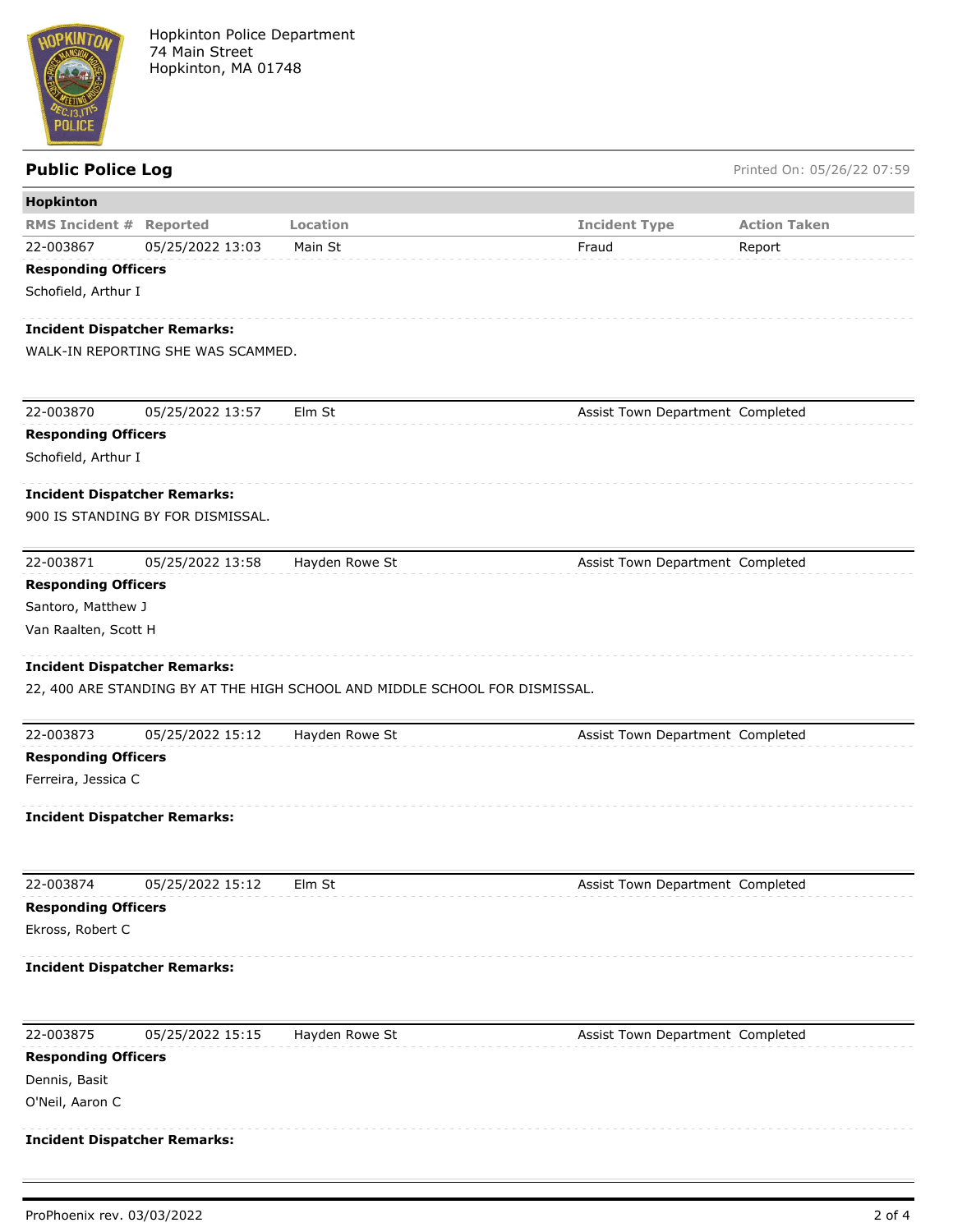

Public Police Log **Public Police Log** Printed On: 05/26/22 07:59

| Hopkinton                                      |                                                                         |                 |                                |                         |
|------------------------------------------------|-------------------------------------------------------------------------|-----------------|--------------------------------|-------------------------|
| <b>RMS Incident # Reported</b>                 |                                                                         | Location        | <b>Incident Type</b>           | <b>Action Taken</b>     |
| 22-003877                                      | 05/25/2022 16:02                                                        | West Main St    | Accident No Personal<br>Injury | Crash Report            |
| <b>Responding Officers</b>                     |                                                                         |                 |                                |                         |
| Ekross, Robert C                               |                                                                         |                 |                                |                         |
|                                                | <b>Incident Dispatcher Remarks:</b>                                     |                 |                                |                         |
|                                                |                                                                         |                 |                                |                         |
| 22-003878                                      | 05/25/2022 16:20                                                        | Woody Island Rd | <b>Animal Calls</b>            | Gone On Arrival         |
| <b>Responding Officers</b>                     |                                                                         |                 |                                |                         |
| Dennis, Basit                                  |                                                                         |                 |                                |                         |
| O'Neil, Aaron C                                |                                                                         |                 |                                |                         |
|                                                | <b>Incident Dispatcher Remarks:</b>                                     |                 |                                |                         |
| RP REPORTS LOOSE DOG                           |                                                                         |                 |                                |                         |
| 22-003882                                      | 05/25/2022 16:35                                                        | Hayden Rowe St  | <b>Suspicious Activity</b>     | Gone On Arrival         |
| <b>Responding Officers</b>                     |                                                                         |                 |                                |                         |
| Ferreira, Jessica C                            |                                                                         |                 |                                |                         |
|                                                |                                                                         |                 |                                |                         |
|                                                | <b>Incident Dispatcher Remarks:</b><br>RP REPORTS A BOW BY THE BIG ROCK |                 |                                |                         |
|                                                |                                                                         |                 |                                |                         |
| 22-003879                                      | 05/25/2022 16:37                                                        | Fruit St        | Accident No Personal<br>Injury | Crash Report            |
| <b>Responding Officers</b>                     |                                                                         |                 |                                |                         |
| Dennis, Basit                                  |                                                                         |                 |                                |                         |
| O'Neil, Aaron C                                |                                                                         |                 |                                |                         |
|                                                | <b>Incident Dispatcher Remarks:</b>                                     |                 |                                |                         |
|                                                | CALLED EVERSOURCE FOR SNAPPED POLE                                      |                 |                                |                         |
|                                                |                                                                         |                 |                                |                         |
| 22-003880                                      | 05/25/2022 17:05                                                        | Main St         | Vehicle Complaint              | Checked / Negative Find |
| <b>Responding Officers</b>                     |                                                                         |                 |                                |                         |
| Ferreira, Jessica C                            |                                                                         |                 |                                |                         |
|                                                | <b>Incident Dispatcher Remarks:</b>                                     |                 |                                |                         |
|                                                |                                                                         |                 |                                |                         |
| 22-003881                                      | 05/25/2022 17:33                                                        | Main St         | Assist Person                  | Report                  |
| <b>Responding Officers</b><br>Ekross, Robert C |                                                                         |                 |                                |                         |
|                                                |                                                                         |                 |                                |                         |